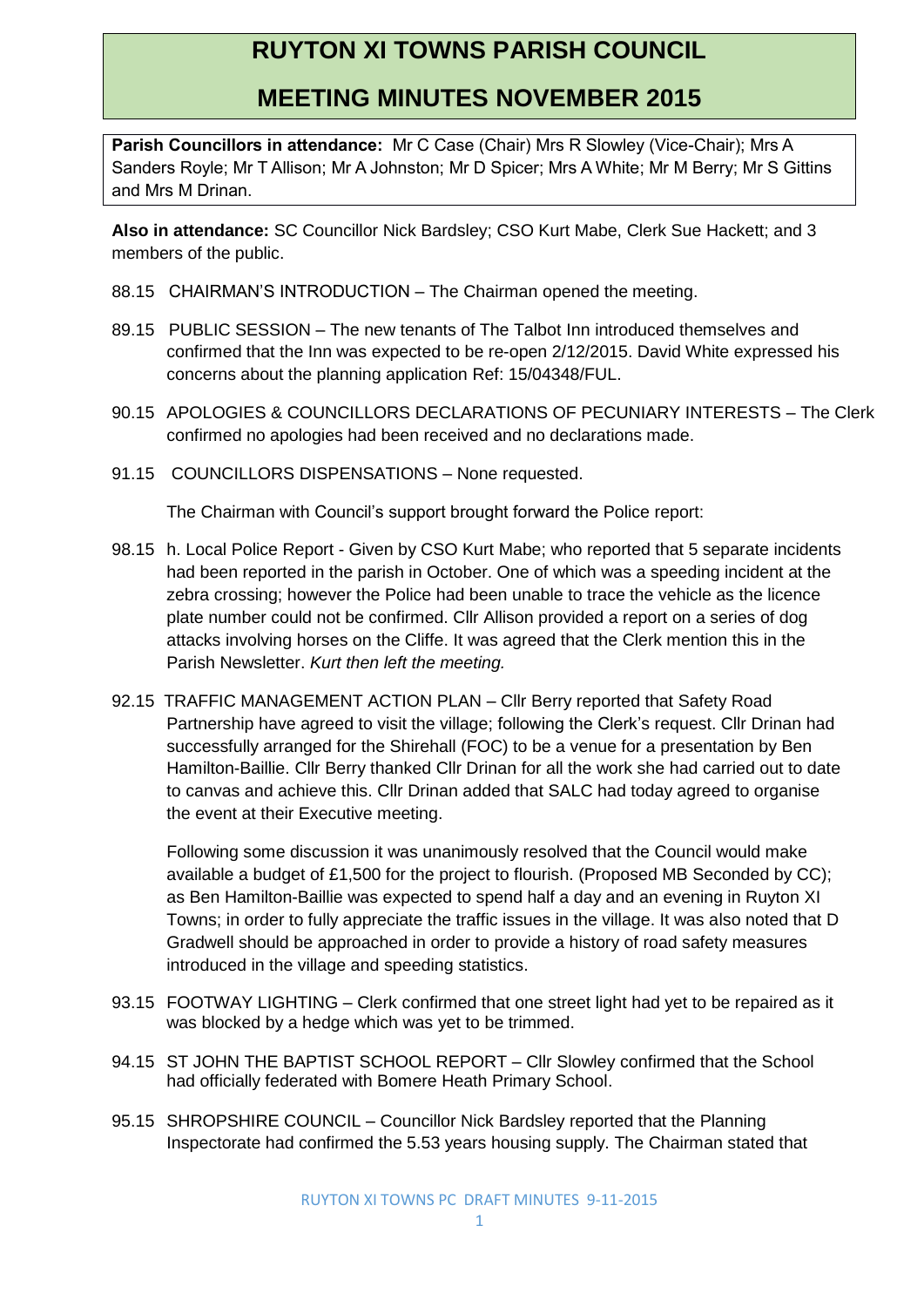the Parish Plan Steering Group should reconvene and consider revisiting the Parish Plan. **Action: Cllr Spicer to organise in January 2016**.

- 96.15 PLANNING MATTERS
	- a. Council considered the following planning application:

Ref: 15/04348/FUL Former store Walnut House, Little Ness Rd; Ruyton XI Towns Proposal: Change of use of existing store/office to dwelling. Applicant: Mr & Mrs D&P Pritchard.

The Parish Council agreed to oppose the application as Shropshire Council now has in excess of a 5 year housing supply; its planning policies now carry more weight and as such the proposed development outside the development boundary depicted in the parish council's SAMDev submission (CS4); in open countryside (CS5) and cannot therefore be supported.

In addition the Parish Council were disappointed that the application had been validated by Shropshire Council as it breaches conditions attached to the connected previous planning application ref. 04/13043/FUL; and would recommend that the application be either withdrawn or refused on this basis.

b. Shropshire Council Planning decisions since the last meeting – The Clerk confirmed that the following had been notified to the Council:

Application for residential development land north of Olden Lane; for 3 dwellings; amended in September 2015 per access. Ref 14/03841/OUT Shropshire Council: Refused permission.

- c. The Clerk presented a Summary Report to Council of the status of planning applications to the year to date; these were examined and noted. (See Appendix C.)
- 97.15 CONFIRMATION & ACCEPTANCE OF PREVIOUS MEETING MINUTES Draft minutes of the Council meeting held on 12 October 2015 were considered and resolved as accurate. The Chairman was then instructed to sign them as such. (Proposed MB) Seconded ASR)
- 98.15 PROJECTS/LOCAL REPORTS UPDATE:
	- a. AED Project Cllr Sanders Royle stated that 26 people had now completed the course and that she had arranged training for 23/11/2015.
	- b. Spinney Cllr Gittins reported that he now had a copy of the lease, Penton's had confirmed that they would fell the trees in February 2016. SC were to procure replacement trees.
	- c. Safeguarding Children Cllr Spicer agreed to follow up.
	- d. Cllr Mary Drinan reported on the outcomes of the local PO questionnaire and Cllr Berry requested financial support from the Parish Council. Council resolved to support the Community Asset Project's administration costs up to £100; it was noted that the project was independent of the Parish Council.
	- e. Emergency Planning Council agreed to defer the item until Cllr Spicer prepared his presentation for a future meeting.
	- f. SALC AGM Cllr Drinan reported on the meeting and its outcomes. Future Fit and other presentations etc. She went on to explain that she used the opportunity to